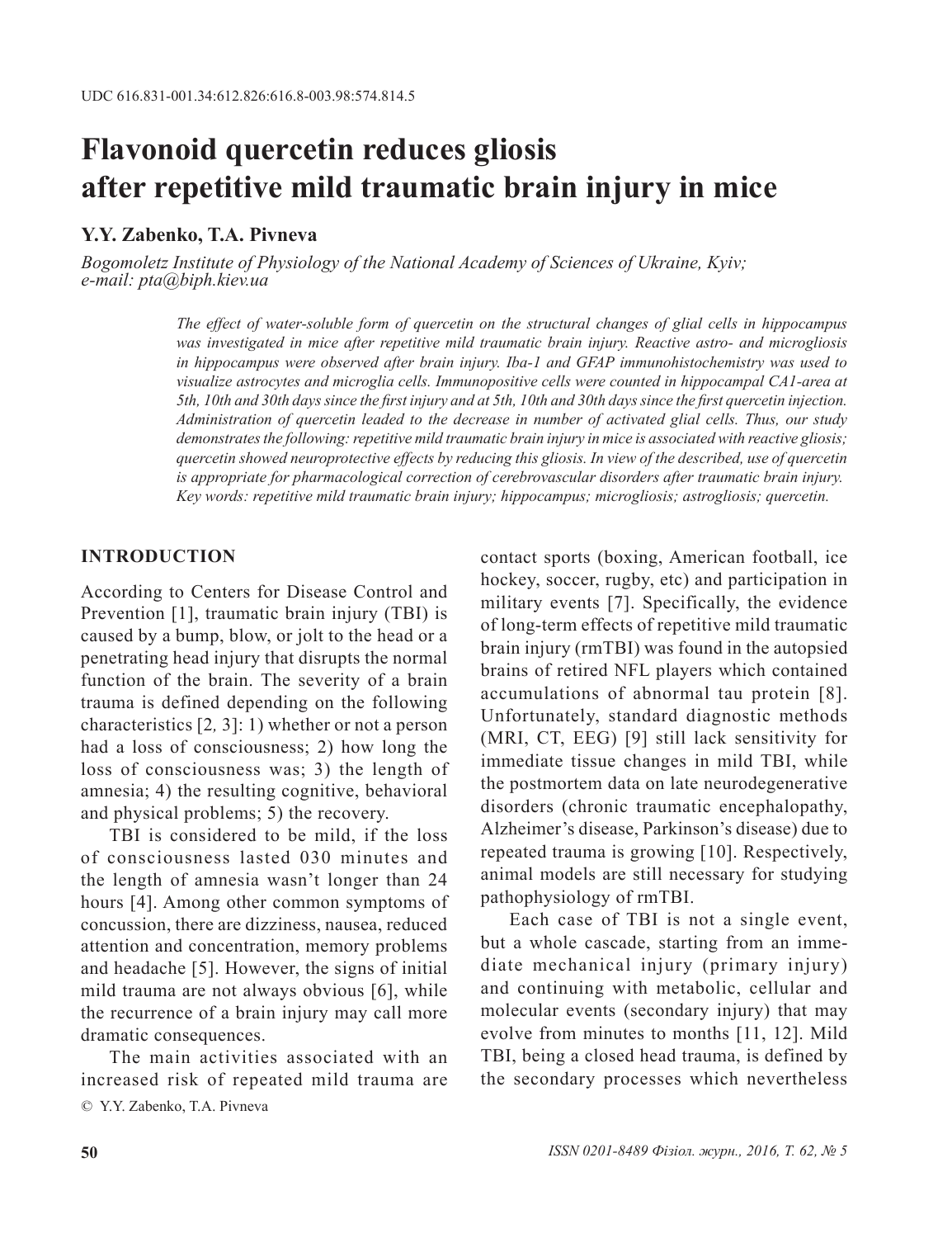may lead to consequences not considered as mild [13].

With help of animal models, it was shown that concussion induces such consecutive changes as ion flux (increased potassium and calcium and decreased magnesium), metabolic alterations (activation of glycolysis and increased energy demands for cell membrane pumps to restore cellular ionic homeostasis) and disruption to cerebral blood flow (impaired autoregulation) [14]. As a result, TBI is followed by membrane degradation of vascular and cellular structures and ultimately necrotic or programmed cell death (apoptosis) [15].

One of the main phenomena that cause cell death at brain trauma is oxidative stress related to the generation of reactive oxygen species (superoxides, hydrogen peroxide, nitric oxide and peroxinitrite). Thus, oxidative stress plays a role of a specific target for the treatment of mild TBI [16]. Antioxidants derived from natural products are considered to be potentially effective scavengers of reactive oxygen species [17]. Particularly, flavonoids are substances of such kind and are already used for treating many important common diseases [18].

Flavonoids form a subclass of polyphenols, which are characterized as containing two or more aromatic rings, each bearing at least one aromatic hydroxyl and connected with a carbon bridge, and are widely distributed in nature and in foods (fruit, vegetables, grains, bark, roots, stems, flowers, tea and wine) [19]. Many studies suggest evidence of neuroprotective, cardioprotective and chemopreventive features of flavonoids [20].

Quercetin is the most studied flavonoid known for inhibiting production of pro-inflammation producing enzymes (cyclooxygenase and lipoxygenase) as well as TNF-α, nitric oxide production and nitric oxide synthase expression [21]. Anti-inflammatory effect of quercetin was shown both in *in vitro* and *in vivo* animal experiments [22–24]. Given the data on positive effect of quercetin at cerebrovascular disorders, we decided to test its water-soluble form corvitin as a treatment for rmTBI to prevent long-term neurodegenerative changes.

# **METHODS**

All stages of the experiment were performed in accordance to the law of Ukraine "On the Protection of Animals from Cruelty" (Article 26; No 3447 – IV) and European Convention for the Protection of Vertebrate Animals Used for Experimental and Other Scientific Purposes (Strasbourg, 1986).

*Animals.* Subjects were 66 mice from 8 to 12 weeks old males of wild-type mouse (weighing 24–40 g). Animals were housed in cages on a 12-hour light–dark cycle, with free access to food and water. The groups were formed as follows: (1) controls – not anesthetized, not injured  $(n=11)$ ; (2) sham-injected mice – injured  $(n=28)$ ; (3) mice injected with quercetin – anesthetized, injured (n=27).

*The model of repetitive mild traumatic brain injury*. We induced rmTBI by using a model proposed earlier [25]. Its design represents a modification of Marmarou's weight-drop model [26] which reproduced single diffuse TBI from mild to severe in rats. Both in original scheme and in modified, the skull of a mouse is exposed to an impact with a weight guided by a vertical tube. The tube is pre-fixed to a stationary object like wall or rack. In both schemes, the severity of injury depends on the height from which the load falls and the weight of the latter. Respectively, in our study the 95 g weight fell from the 1 m height. The weight of the load was revised from 450 g to 95 g in accordance with the ratio between the weight of the brain of rats and mice. In our study, an experimental animal, lightly anaesthetized with diethyl ether, was not fixed in the apparatus, and after the weight fell, it fell too (through a piece of aluminum foil preattached on top of the H-shaped box), landing on a damper support. We avoided rebounding of the weight and, consequently, additional blows to the skull by using a nylon fishing line that stopped the load from falling after the impact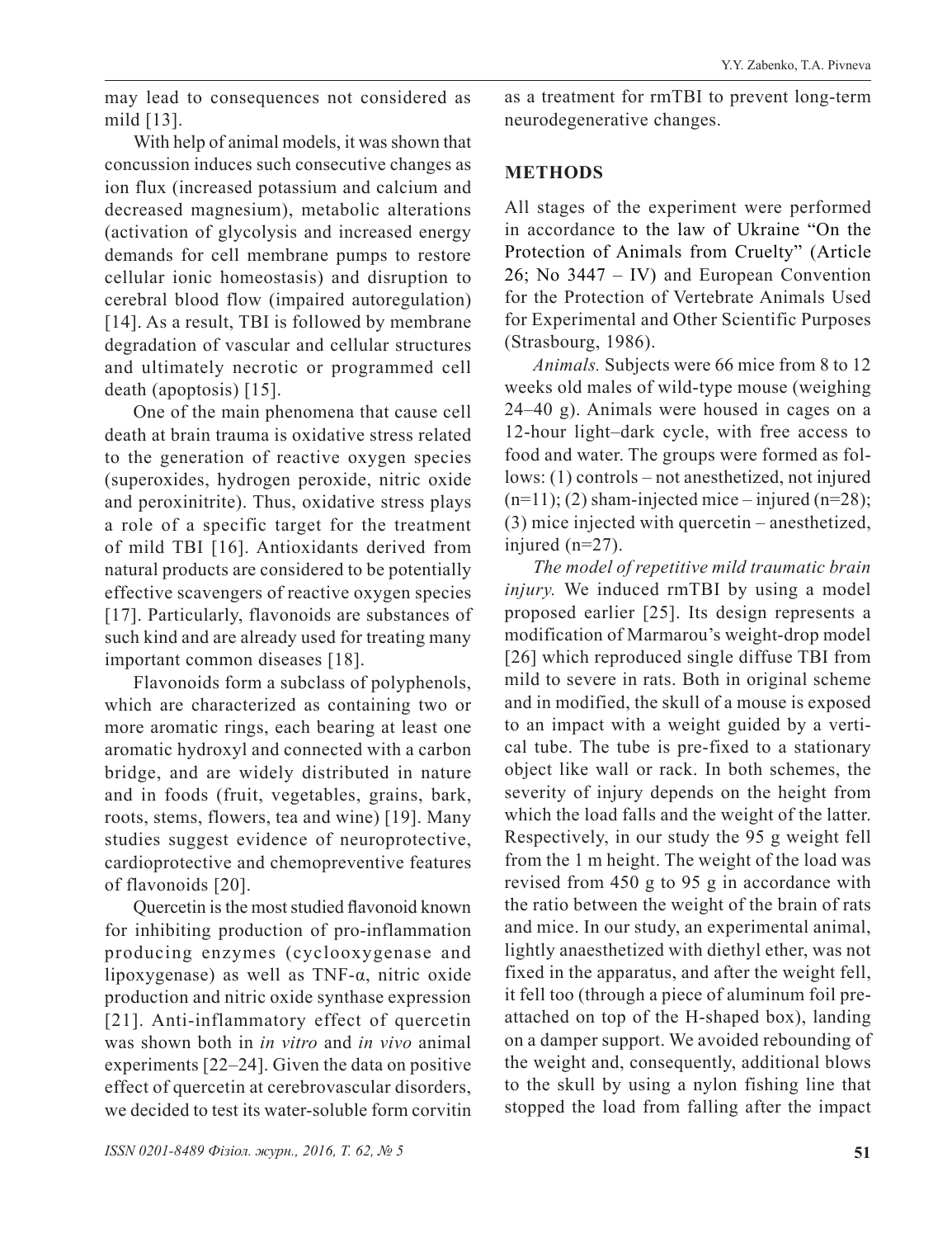due to its length. According to this model, neither scalp incision nor attachment of helmet to the mouse skull were done. Mice were subjected to 5 head impacts (1/day for 5 successive days).

*Drug administration.* Injured mice were intraperitoneally injected with corvitin (PJSC SIC "Borshchahivskiy CPP", Ukraine) which is a complex of quercetin with povidone. Corvitin dissolved in saline was injected to animals i. p. in a dose of 100 mg/kg (quercetin amount in a  $dose - 10$  mg/kg) according to the following scheme: (1) the first day – the first injection (in an hour after the last injury) and the second injection in 6 hours; (2) the second day – two injections within 6 hours; (3) from the third day to the fifth day – single injection daily.

*Immunohistochemical staining.* Immunohistochemical staining of glial cells was performed as previously described [27]. At 5th, 10th, and 30th days after rmTBI, mice were deeply anaesthetized with an i. p. injection of calipsol and intracardially perfused with 0.1 M phosphate buffer (PB), followed by 4% phosphate-buffered paraformaldehyde (PFA). After perfusion, the brains were quickly removed, immersed in the same fixative and postfixed overnight at 4°C. Frontal 50-µm-thick brain sections were cut on the vibratome (VT1000A Leica, Wetzlar, Germany). The sections were left overnight at 4oC for incubation with primary antibodies diluted in the solution (0.1 M PB, 1% bovine serum albumin, 0.3% Triton X-100). To identify the glial cells the following primary antibodies were used: polyclonal rabbit anti glial fibrillary acidic protein (GFAP, 1:1500; Dakocytomation, Glostrop, Denmark), polyclonal rabbit anti-Iba-1 (1:1000; Wako, Osaka, Japan). On the next day, sections were incubated with the secondary anti-rabbit antibody Alexa Fluor 594 (1:1000, Molecular Probes Inc., USA) diluted in the solution (0.1 M PB, 0.5% bovine serum albumin, 0.3% Triton X-100). The immunostained sections were mounted with fluorescent mounting medium Immu-Mount (Thermo Scientific, Waltham, MA). Confocal images of glial cells were acquired with a laser scanning microscope

(FV1000-BX61WI, Olympus, Tokyo, Japan). For the evaluation of cells, the program "Image J" was used. The number of cells was calculated in 0.1 mm2. The area of interest (Fig. 1) was located in hippocampal CA1-zone.

*Statistical analysis.* Statistical analysis was performed in StatSoft Statistica 6.0. The twotailed Student's t–test was used to assess the significance of differences between samples (P<0.05 was considered to indicate statistical significance). All data were shown as mean  $\pm$ SD.

# **RESULTS AND DISCUSSION**

No signs of skull fractures and hemorrhages were detected after delivering rmTBI. In our previous study, evaluation of water content in brain in controls and injured animals also didn't show edema presence [28]. However, immunohistochemical analysis revealed glial changes following the mechanical trauma. The results of our study showed the development of astro- and microgliosis due to experimental rmTBI, which was presented by gradual increase in number of astrocytes and microglial cells up to 30th day. The injection of quercetin to the injured mice lead to the inhibition of gliosis.

Astrocytes and microglia cells play mixed role in brain injury, both promoting and inhibiting regeneration of neural tissue, depending on



Figure 1. ROI in hippocampal CA1-zone. CA1, CA2, CA3 – fields of hippocampus. The dotted square indicates the location and the size of the ROI. Scale  $bar = 1$  mm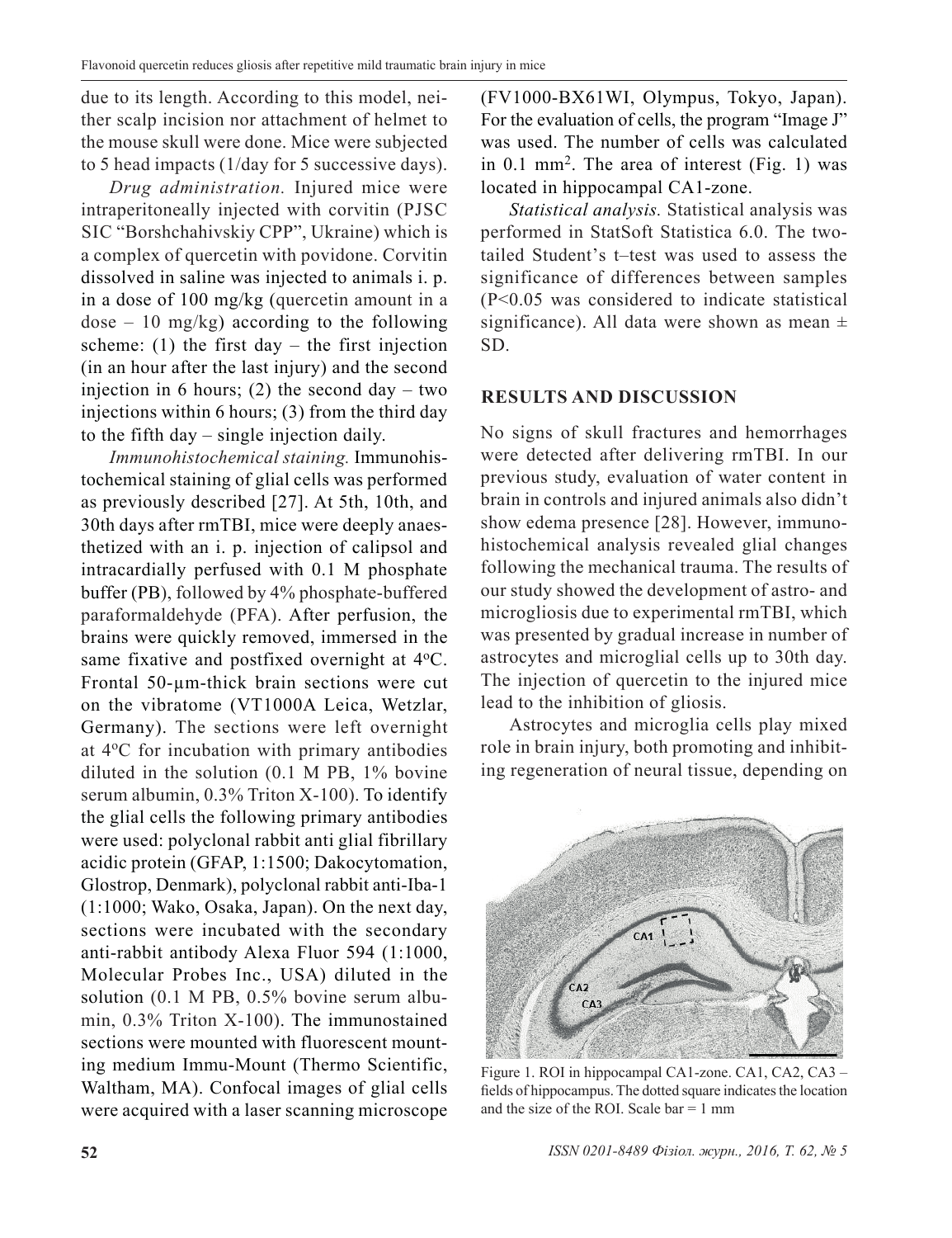Y.Y. Zabenko, T.A. Pivneva

specific conditions [29]*.* For example, reactive astrocytes secrete molecules of extracellular matrix that form glial scar and thus limit axonal regeneration. On the other hand, this way astroglia isolates the site of damage and prevents its extension. Furthermore, astrocytes express trophic factors necessary for neuronal survival. Microglia also produces neuroprotective factors, additionally clearing cellular debris and orchestrating neurorestorative processes in an injured brain [30]. However, the effect of dysregulated microglia may be detrimental to neurons due to intensive production of proinflammatory and cytotoxic mediators [31]. Astro- and microgliosis are responses of the brain to the development of pathology and are presented as morphological and quantitative changes of astrocytes and microglia cells. The task of our research was the quantitative analysis of glial changes in CA1 zone of hippocampus after delivering rmTBI and subsequent corvitin injection in mice.

Immunohistochemical studies have shown that the number of GFAP-positive astrocytes increased significantly on 5th day (37.55±8.23), 10th day (45.36±9.57) and 30th day (44.54±9.79) since the first injury in comparison with the control  $(19.44\pm4.45)$  (Fig. 2, A). It should be noted that the number of GFAP-positive astrocytes was doubled on 5th day since the injury in comparison with the control (P<0.001). The number of activated astrocytes gradually grew up to 10th day, and such indicators maintained up to a month. Immunohistochemical study showed that the increase of the GFAP-positive astrocytes was observed in layers (*str. pyramidale, str. radiatum, str. lacunosum-moleculare*) of the hippocampal CA1zone. Thus, reactive astrogliosis in hippocampal area CA1 was observed. GFAP-positive astrocytes acquired pronounced hypertrophied structure: their processes were thickened and shortened; volume of soma increased.

Study of the microglial reaction at the traumatic brain injury revealed that the number of Iba1-positive microglia increases and its indicator on 5th day amounted to 48.00±9.97, on 10th day –  $45.29 \pm 8.70$ , on 30th day –  $40.63 \pm 10.62$ compared to controls  $(22.40\pm3.71)$ ,  $(P<0.001)$ 



**Figure 3.** Changes in number of astrocytes (A) and microglial cells (B) of hippocampal area CA1 in control, after delivering brain injury (on day 5, day 10 and day 30 since the first impact) and after quercetin treatment (on day  $5+$ , day  $10+$  and day  $30+$ since the first injection). \*, \*\* and \*\*\* P<0.05, P<0.01 and P<0.001 in comparison with control, ##, ### P<0.05 and P<0.001 in comparison within each pair of the bars. Results are the mean  $\pm$  SD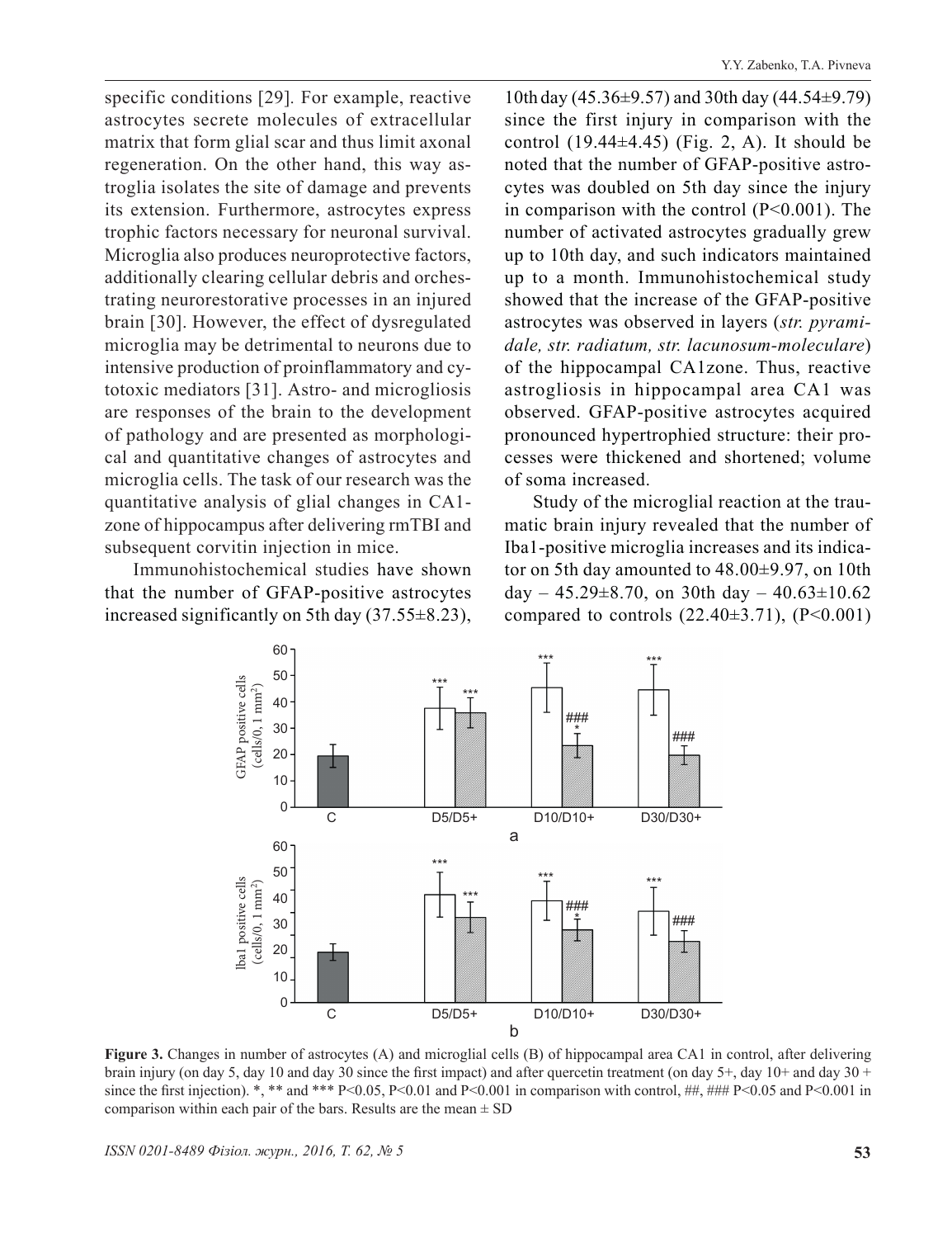(Fig. 2, B) The number of activated microglial cells gradually reduced to a month after the injury. Iba1-positive microglia cells were observed in all layers of the hippocampal CA1 zone. The morphology of the microglial cells transformed from the resting (ramified) to an activated (amoeboid shape) form with short thick processes and the hypertrophic soma. Thus, after rmTBI, reactive gliosis is observed in CA1-zone of the hippocampus, which indicates the development of inflammatory processes in the brain.

Administration of quercetin resulted in the inhibition of reactive astrogliosis. The calculation of astrocytes after the quercetin administration revealed the decrease of cell numbers, and by 30th day this indicator reached the level of control (Fig. 2, A). The numbers of astrocytes were  $35.82 \pm 5.91$  on 5th day,  $23.36 \pm 4.70$  – on 10th and 19.77±3.68 - on 30th day. Among the samples with rmTBI and those with rmTBI plus the quercetin administration, statistically significant difference was shown between the groups on 10th day and 30th day (P<0.001). Thus, the level of activated astrocytes decreased after the quercetin administration.

Microgliosis reduce was less evident than one of astrogliosis (Fig. 2, B). The number of microglia cells on 5th day (37.89±6.80) since the first quercetin injection slightly differed from one on 5th day after the injury (48.00±9.97). On 10th day  $(32.27\pm4.80)$  after the treatment, the number of cells was less than on day 10  $(45.29\pm8.70)$  after the injury, however, it hasn't decreased much in comparison with the sample five days ago  $(37.89\pm6.80)$ . The maximum decrease of Iba1-positive microglial cells was observed on 30th day (27.18±4.78). The difference was statistically significant (P<0.01) between the groups of mice on 5th day since the first injury and ones with injury and quercetin injection. The difference was statistically significant (P<0.001) between the groups of animals on 10th and 30th days with quercetin injection in comparison with those without drug administration. Despite the fact that the level of activation

of microglia following quercetin administration decreases, it remains high enough in comparison with the control. The quercetin application reduces the degree of reactive microgliosis after the rmTBI which allows to make a conclusion about its neuroprotective effects.

It is known that long-term effects of the mild TBI leads to neurodegenerative diseases such as chronic traumatic encephalopathy, Alzheimer's disease, Parkinson's disease, etc [11, 15, 16]. The manifestations of secondary damage are mainly associated with cytotoxic and inflammatory processes that lead to metabolic changes in brain homeostasis due to vascular insufficiency [12, 17, 23, 32]. Oxidative stress as a consequence of a mechanical brain trauma is a powerful damaging factor that in turn leads to alterations in cerebral blood flow. After TBI occurs, the release and activation of free radicals take place. It must be noted that natural flavonoids possess a powerful antioxidant effect, and quercetin is the most studied flavonoid among them. Among diverse properties of phenols, to which quercetin belong, their ability to produce a protective effect against lipoperoxidative damage stands out [33].

Numerous experimental models have been developed to replicate various aspects of the TBI in humans to understand better the mechanisms of damage, their correction and treatment. We used a new model of rmTBI, that simulates the most common form of head injury in humans. Our data indicate the effective neuroprotective impact of water-soluble form of quercetin at the repetitive mild traumatic brain injury.

# **Є.Ю. Забенько, Т.А. Півнева**

# **ФЛАВОНОЇД КВЕРЦЕТИН ЗМЕНШУЄ ГЛІОЗ ПІСЛЯ ЛЕГКОЇ ЧЕРЕПНО-МОЗКОВОЇ ТРАВМИ У МИШЕЙ**

Вплив водорозчинної форми кверцетину на структурні зміни гліальних клітин у гіпокампі досліджували у мишей після повторюваної легкої черепно-мозкової травми. Реактивний астрогліоз і мікрогліоз спостерігали у гіпокампі після механічного пошкодження головного мозку. Астроцити та клітини мікроглії візуалізували за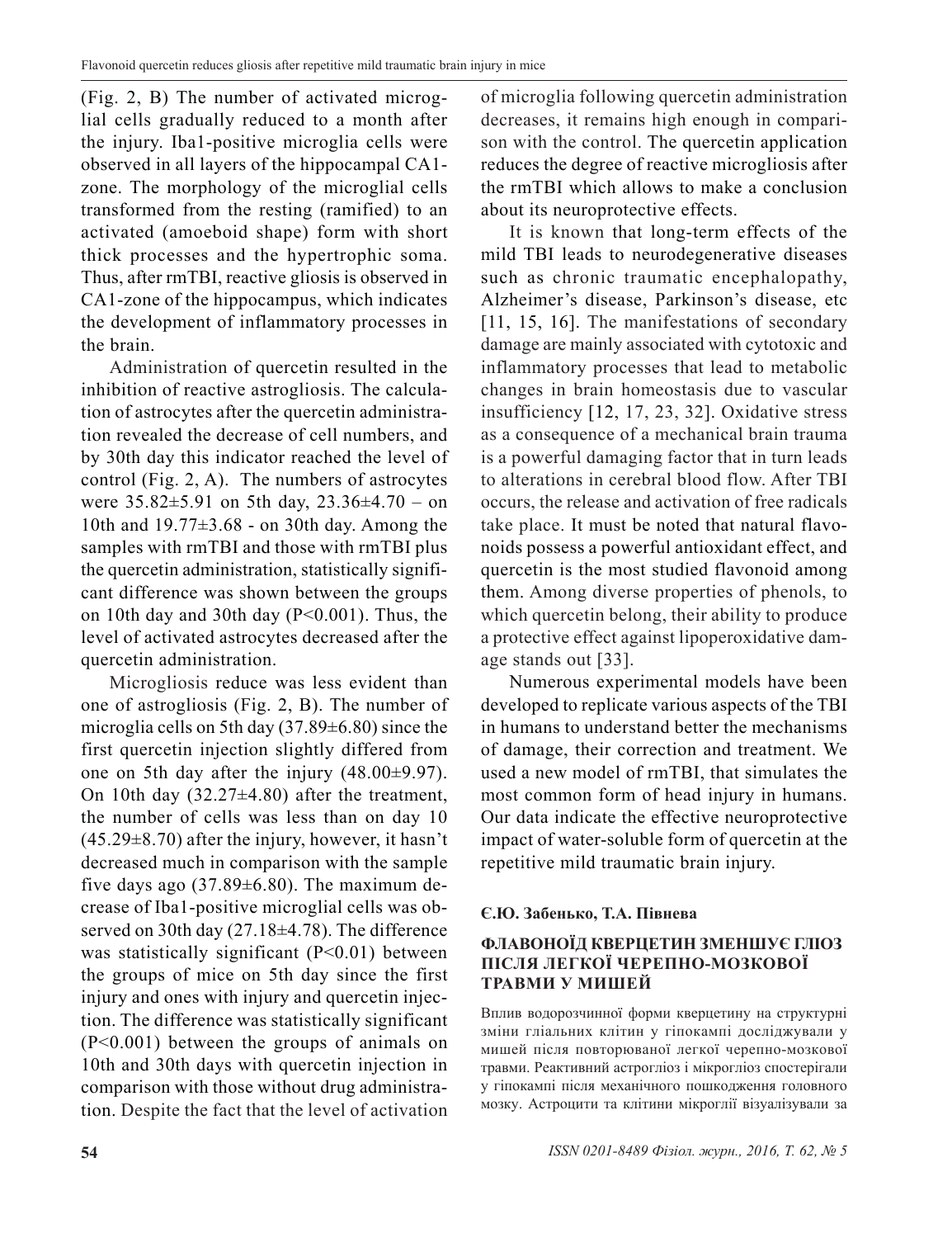допомогою імунофлуоресцентного забарвлення анти-GFAP- та анти-Iba1-антитілами. Імунопозитивні клітини підраховували у CA1-зоні гіпокампа на 5, 10 та 30-ту добу після першої травми, а також на 5, 10 та 30-ту добу після першої ін'єкції кверцетину. Введення кверцетину призводило до зниження кількості активованих гліальних клітин. Таким чином, за результатами нашого дослідження, повторювана легка черепно-мозкова травма пов'язана з реактивним гліозом; кверцетин виявив нейропротективні властивості, призвівши до зменшення реактивного гліозу. Є підстави для використання кверцетину у фармакологічній корекції цереброваскулярних порушень після черепно-мозкової травми.

Ключові слова: повторювана легка черепно-мозкова травма; гіпокамп; мікрогліоз; астрогліоз; кверцетин.

*Інститут фізіології ім. О. О. Богомольця Національної академії наук України, Київ; e-mail: pta@biph.kiev.ua*

#### **Е. Ю. Забенько, Т. А. Пивнева**

### **ФЛАВОНОИД КВЕРЦЕТИН УМЕНЬШАЕТ АСТРОГЛИОЗ ПОСЛЕ ЛЁГКОЙ ЧЕРЕПНО-МОЗГОВОЙ ТРАВМЫ У МЫШЕЙ**

Влияние водорастворимой формы кверцетина на структурные изменения глиальных клеток в гиппокампе исследовали у мышей после повторяемой лёгкой черепномозговой травмы. Реактивный астроглиоз и микроглиоз наблюдали в гиппокампе после механического повреждения головного мозга. Астроциты и клетки микроглии визуализировали с помощью иммунофлуоресцентного окрашивания анти-GFAP- та анти-Iba1-антителами. Иммуноположительные клетки подсчитывали в CA1-зоне гиппокампа на 5, 10 и 30-е сутки после первой травмы, а также на 5, 10 и 30-е сутки после первой инъекции кверцетина. Введение кверцетина приводило к снижению количества активированных глиальных клеток. Таким образом, по результатам нашего исследования, повторяемая лёгкая черепно-мозговая травма связана с реактивным глиозом; кверцетин проявил нейропротективные войства, приведя к уменьшению реактивного глиоза. Существуют основания для использования кверцетина в фармакологической кореекции цереброваскулярных нарушений после черепно-мозговой травмы.

Ключевые слова**:** повторяемая лёгкая черепно-мозговая травма; гиппокамп; микроглиоз; астроглиоз; кверцетин.

#### **REFERENCES**

- 1. Centers for Disease Control and Prevention. TBI: Get the Facts. 2016 [updated 2016 Jan 22; cited 2016 Mar 15]; Available from: www.cdc.gov/traumaticbraininjury/ get the facts.html
- 2. Frey WF, Savage RC. The road to rehabilitation: Part 8 – Journey Toward Understanding: Concussion & Mild Brain Injury. Vienna: Brain Injury Association of

America; 2001.

- 3. Blyth BJ, Bazarian JJ. Traumatic alterations in consciousness: traumatic brain injury. Emerg Med Clin *North* Am. 2010;28(3):571-94.
- 4. Kay T, Harrington D, Adams R, Anderson T, Berrol S, Cicerone K et al. Definition of mild traumatic brain injury. J Head Traum Rehab. 1993;8(3):86-7.
- 5. Blennow K, Hardy J, Zetterberg H. The neuropathology and neurobiology of traumatic brain injury. Neuron. 2012;76(5):886-99.
- 6. Gourley MM, Valovich McLeod TC, Bay RC. Awareness and recognition of concussion by youth athletes and their parents. Athl Train Sport Heal Care. 2010;2(5):208-18.
- 7. Jordan BD. The clinical spectrum of sport-related traumatic brain injury. Nature reviews. Neurology. 2013;9(4):222-30.
- 8. McKee AC, Cantu RC, Nowinski CJ, Hedley-Whyte ET, Gavett BE, Budson AE, et al. Chronic traumatic encephalopathy in athletes: progressive tauopathy after repetitive head injury. J Neuropathol Exp Neurol. 2009;68(7):709-35.
- 9. Daneshvar DH, Riley DO, Nowinski CJ, McKee AC, Stern R a, Cantu RC. Long-term consequences: effects on normal development profile after concussion. Phys Med Rehabil Clin N Am. 2011;22(4):683-700.
- 10. McKee AC, Robinson ME. Military-related traumatic brain injury and neurodegeneration. Alzheim Dement. 2014;10(3 Suppl):242-53.
- 11. Granacher R. Traumatic brain injury: methods for clinical and forensic neuropsychiatric assessment. 3rd ed. Boca Raton: CRC Press; 2015.
- 12. Xiong Y, Mahmood A, Chopp M. Animal models of traumatic brain injury. Nat Rev Neurosci. 2013;14(2):128-42.
- 13. Shultz SR, Bao F, Omana V, Chiu C, Brown A, Cain DP. Repeated mild lateral fluid percussion brain injury in the rat causes cumulative long-term behavioral impairments, neuroinflammation, and cortical loss in an animal model of repeated concussion. J Neurotrauma. 2012;29(2):281-94.
- 14. Barth J, Freeman JR, Broshek DK. Mild head injury. In: Ramachandran VS, editor. Encyclopedia of human brain. San Diego: Academic Press; 2002. p. 81-92.
- 15. Gay MR, Rosenthal SL. Current understanding of concussion: treatment perspectives. In: Slobounov SM, Sebastianelli WJ, editors. Concussions in athletics: from brain to behavior. New York: Springer; 2014.
- 16. Werner C, Engelhard K. Pathophysiology of traumatic brain injury. Br J Anaesth. 2007;99(1):4-9.
- 17. Slemmer JE, Shacka J, Weber JT. Antioxidants and free radical scavengers for the treatment of stroke, traumatic brain injury and aging. Curr Med Chem. 2008;15:404-14.
- 18. Havsteen BH. The biochemistry and medical significance of the flavonoids. Pharmacol Ther. 2002;96(2-3):67-202.
- 19. Middleton Jr E, Kandaswami C, Theoharides TC. The effects of plant flavonoids on mammalian cells: implications for inflammation, heart disease, and cancer. Pharmacol Rev. 2000;52(4):673-751.